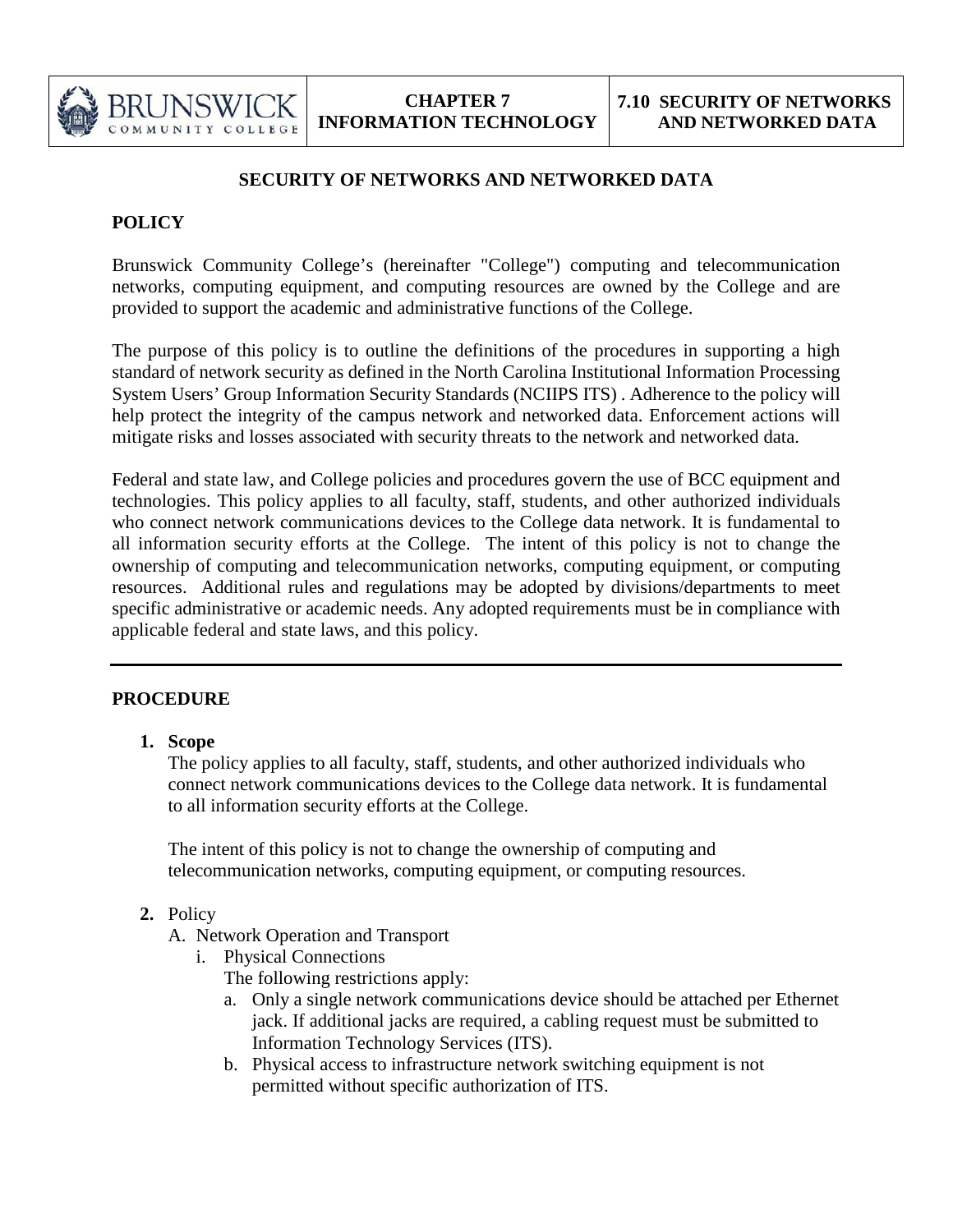

- c. Attached cables must be certified by ITS and shall not exceed 20 feet in length.
- d. Ethernet hubs/repeaters must not be attached.
- e. Ethernet switches/bridges must not be attached except as installed by ITS.
- f. Hardware firewall/network address translation devices must not be attached.
- g. Wireless enabled devices must not be attached.
- h. Network layer 3 (logical layer) routing devices must not be attached.
- i. All attached devices must have an identified owner and user.
- ii. Logical Addressing

BCC has been granted Internet address spaces. ITS will exclusively provide allocation and administration of these address spaces in accordance with ITS procedures, standards, and protocols.

- a. All network attached devices require registration in the ITS network registration system.
- b. Name resolution to/from the Internet will only be provided for devices specifically identified as servers. Servers with administrative applications are subject to the Enterprise Systems Policy
- c. ITS will manage additional domain name space (for example, student.brunswickcc.edu, idcard.brunswickcc.edu, etc.) in support of the College mission.
- d. Individuals, academic colleges/departments, or administrative departments at BCC may not create and support an Internet domain name space without prior approval of ITS.
- iii. Quality Of Service

ITS has the authority to implement Network Quality of Service technology to control the cost of providing Internet service, ensure equal communications access for all clients, and provide differential service for enterprise applications, which may include denial of transport.

iv. Workstation Operation

Computer workstation users are expected to adhere to the following:

- a. Ensure that operating system and application software is kept up to date with manufacturer patches.
- b. Take all necessary precautions to avoid workstation compromise. Employees and departments are responsible for making use of the recommended security software from the ITS division as set forth in the Standards for Computer and Related Technology (Supported Products List) and for configuring the software according to ITS standards.
- c. Where possible, physically secure the workstation.
- d. Do not allow others to use a workstation when logged in with your authentication credentials.
- e. Do not provide personal login credentials to another employee
- f. Ensure that data is retained and backed up if necessary.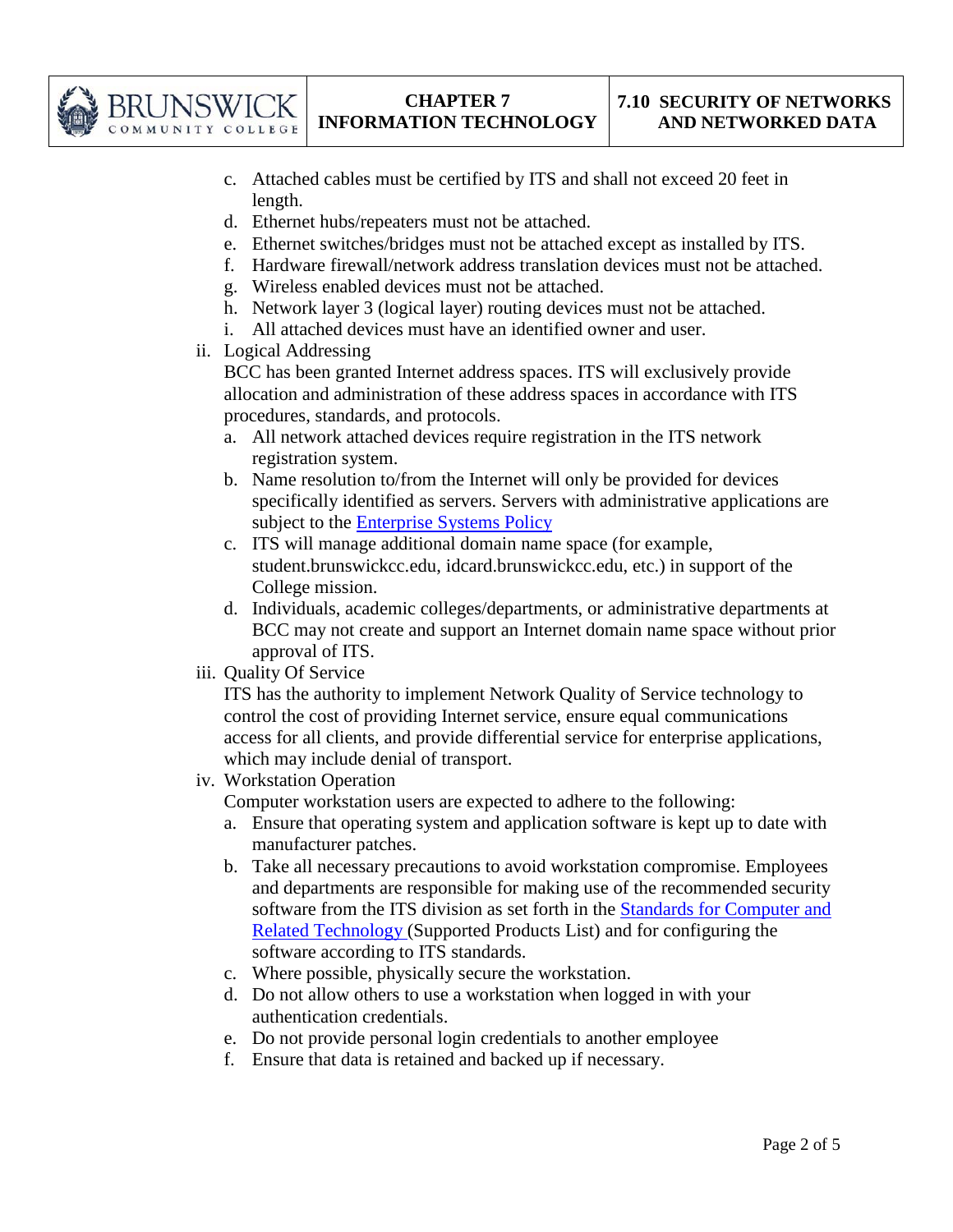

- g. Store all data that is classified as *Restricted* in the Data Classification Policy on ITS network storage facilities. Store all other data in personal Libraries Documents folder.
- h. Employ mobile device startup password protections.
- i. Follow ITS protocol for equipment disposal practices to ensure protection of data and licensed software.
- j. Make reasonable precautions to avoid actions that could deteriorate the performance of the College network or networked resources (devices connected to the BCC network)
- v. Server Operation

Application server administrators are expected to adhere to the following:

- a. Ensure that operating system and application software is kept up to date with manufacturer patches.
- b. Make all necessary precautions to avoid server compromise. Employees and respective departments are responsible for making use of the recommended security software from the ITS division as set forth in the **Standards for** Computer and Related Technology (Supported Products List) and for configuring the software according to ITS standards.
- c. Physically secure the server.
- d. Ensure that data is backed up and retained according to the Computer Systems Backup Policy.
- e. Maintain system activity logs for auditing purposes.
- f. Equipment disposal practices must follow ITS protocols to ensure protection of data and licensed software.
- g. Adhere to the Enterprise Systems Policy.
- vi. Human Safety

Network connected devices with applications directly involving human safety must be operated on a physically or logically isolated network. Examples are physical security and environmental control devices.

vii. Wireless Computing

The wireless communications spectrum is managed as part of the campus network. See Wireless Communications Policy.

B. Enterprise Passwords

Passwords are an important aspect of computer security. Passwords represent the front line of protection for all user accounts. A poorly chosen password may compromise BCC's entire network.

- i. General Requirements
	- a. System or user-level passwords must be changed on the currently recommended standard periodic basis.
	- b. Passwords must be kept secure, and sharing of accounts is prohibited. Authorized users are responsible for the security of all assigned account and equipment activity and should follow security procedures determined by ITS standards.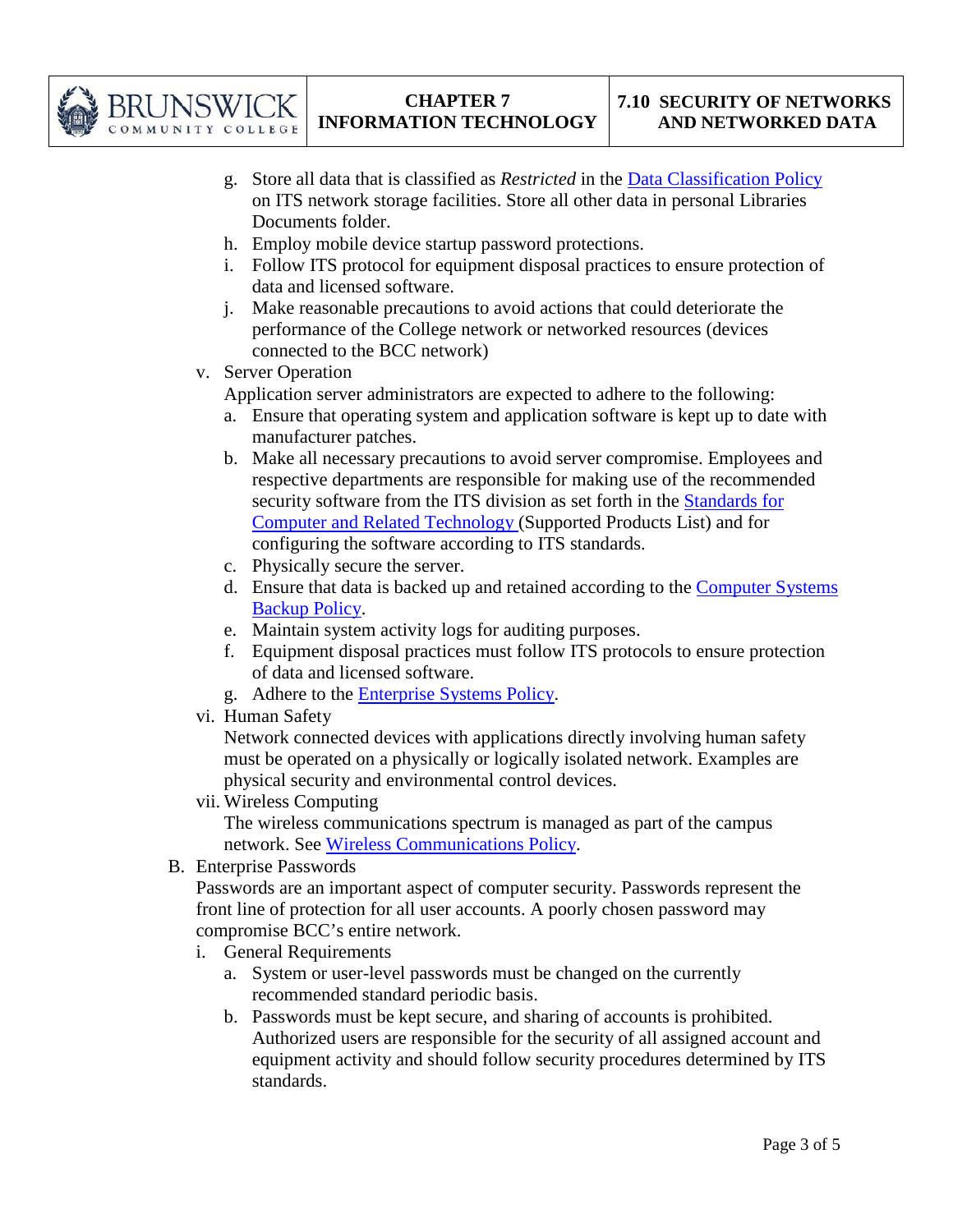

- c. User accounts that have system-level privileges through some form of group membership, or other implementation, must have a unique password from other accounts held by that user.
- d. Passwords must not be inserted into e-mail messages or any other form of electronic communication.
- e. All manufacturer default passwords must be changed before network connection.
- f. The use of ITS enterprise authentication services is required.
- ii. External Consultant Requirements External consultants with applications containing passwords, shared secrets, or key phrases contained within should adhere to the following guidelines:
	- a. Support authentication through ITS enterprise authentication services.
	- b. Support authentication of individual users and not groups.
	- c. Must not store passwords in clear text or any form that is reversible.
	- d. Vendors of BCC requiring internal access from external sources must use the VPN services and a representative of said company must sign a confidentiality agreement.
- C. Remote Access
	- i. The public sections of the College's Web site are available to any user through remote access.
	- ii. Remote access connections, whether originating from College-owned or personal equipment, should be given the same security consideration as an on-site connection.
	- iii. Faculty, staff, or students are the only ones permitted to remotely access College network resources and only through ITS-supported remote access technology.
	- iv. All remote access will be encrypted, and authenticated using ITS enterprise authentication services.
	- v. Approaches to network traffic that threaten security are strictly prohibited.
- D. Acceptable Encryption
	- Encryption technology protects information content during network transport.
	- i. Some data must be encrypted in conformity with the Wireless Communications Policy and the Data Classification Policy.
	- ii. ITS-supported algorithms should be selected when using encryption technology.
	- iii. Cryptographic key lengths must be of sufficient length as to prevent successful intrusion in a short time period.
	- iv. The use of proprietary encryption algorithms is not allowed for any application housing data classified as Restricted as defined by the Data Classification Policy.
	- v. Export of encryption technologies is subject to federal law.
- E. Non-Affiliate Access

Visitors or non-College community members may require temporary access to computer or network resources. Non-affiliate network access is subject to the following restrictions:

i. Non-affiliate network access is subject to all College policies including the Acceptable Use of Computing and Electronic Resources Policy.